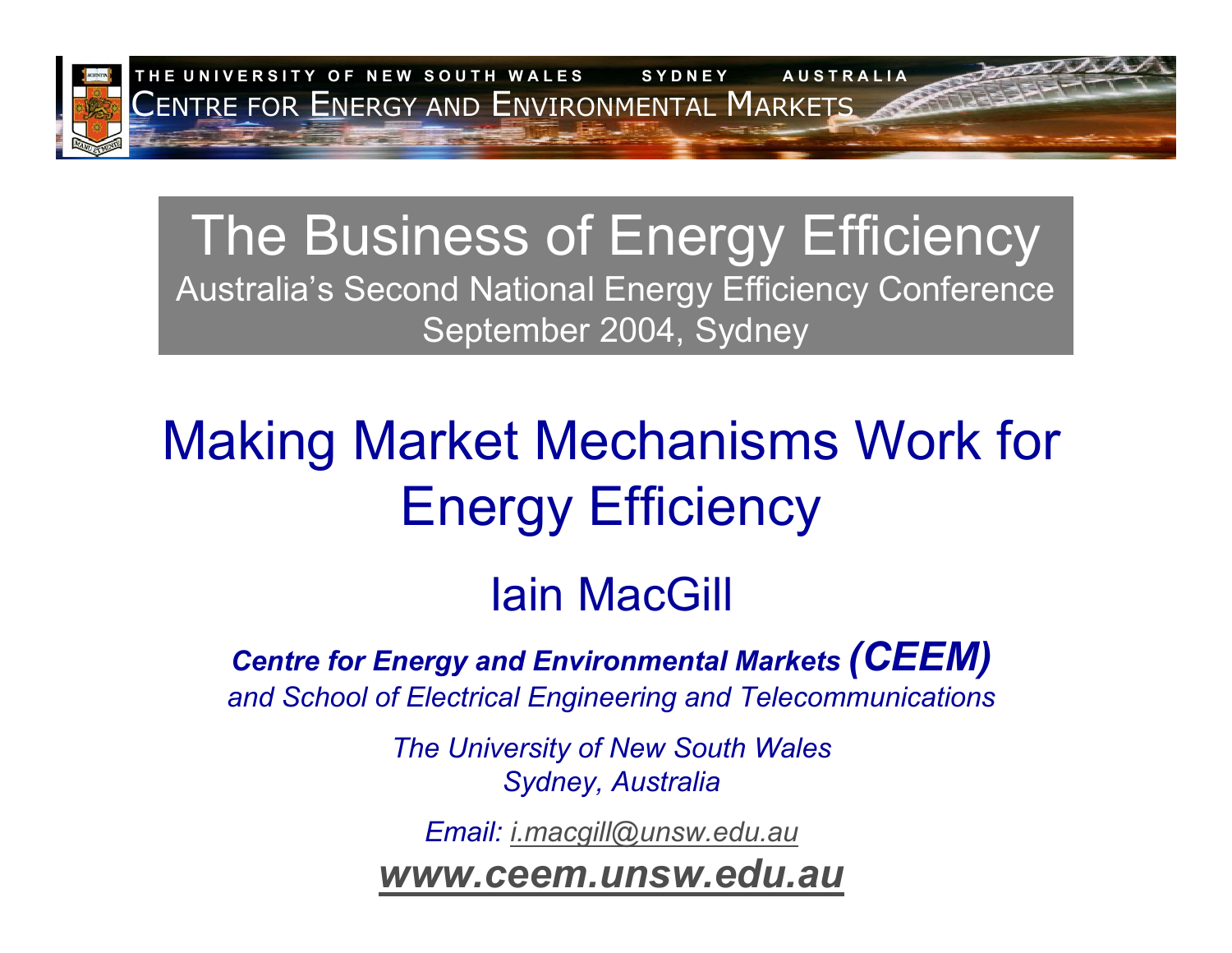

### The answer up front

• **Q How do we make market-based mechanisms work for Energy Efficiency?**

#### • **A**W**e can't be sure yet, however likely to require:**

- *Appropriate energy policy context – get restructuring right*
- *Appropriate energy efficiency (EE) policy context – need support from regulatory measures setting minimum acceptable standards*
- *real and significant impacts on energy prices*
- • *…and for Energy Efficiency Certificate Trading (EECT), lots of design choices to get right*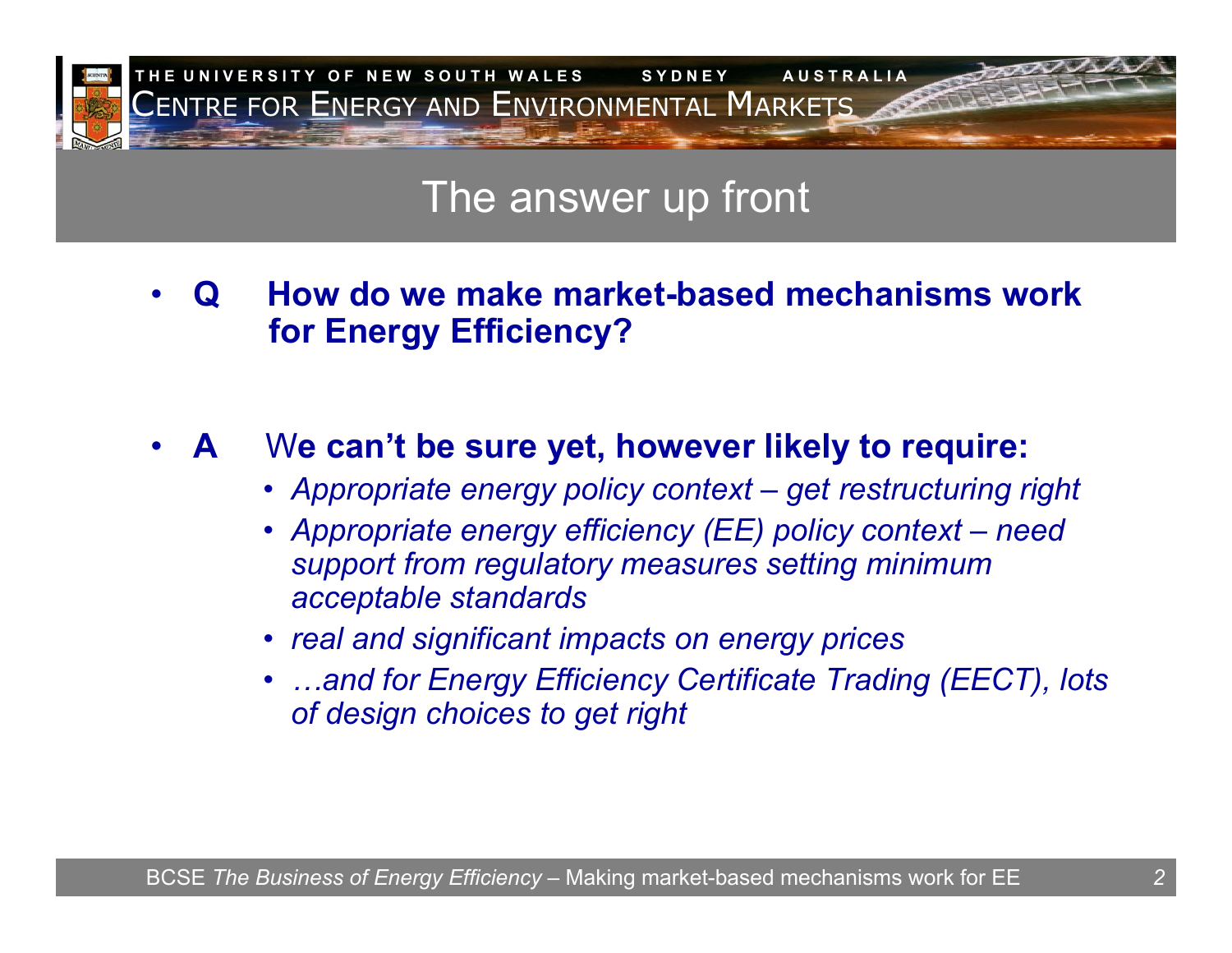

## Market-based trading mechanisms for EE…

- • work by changing the supply or demand for EE through
	- Information
	- –Direct regulation
	- **Prices**
- $\bullet$  **Price based** mechanisms change *effective price* for decision makers of undertaking EE options
	- Take advantage of existing competitive pressures by adding financial motivation for EE (eg. via taxes, subsidies etc)
	- These decision makers are often (but certainly not always) well placed to respond optimally to this price signal
- • **Trading** via permits or credits offers even greater flexibility
	- Decision makers can act directly, or *buy* EE action from others who have more cost-effective options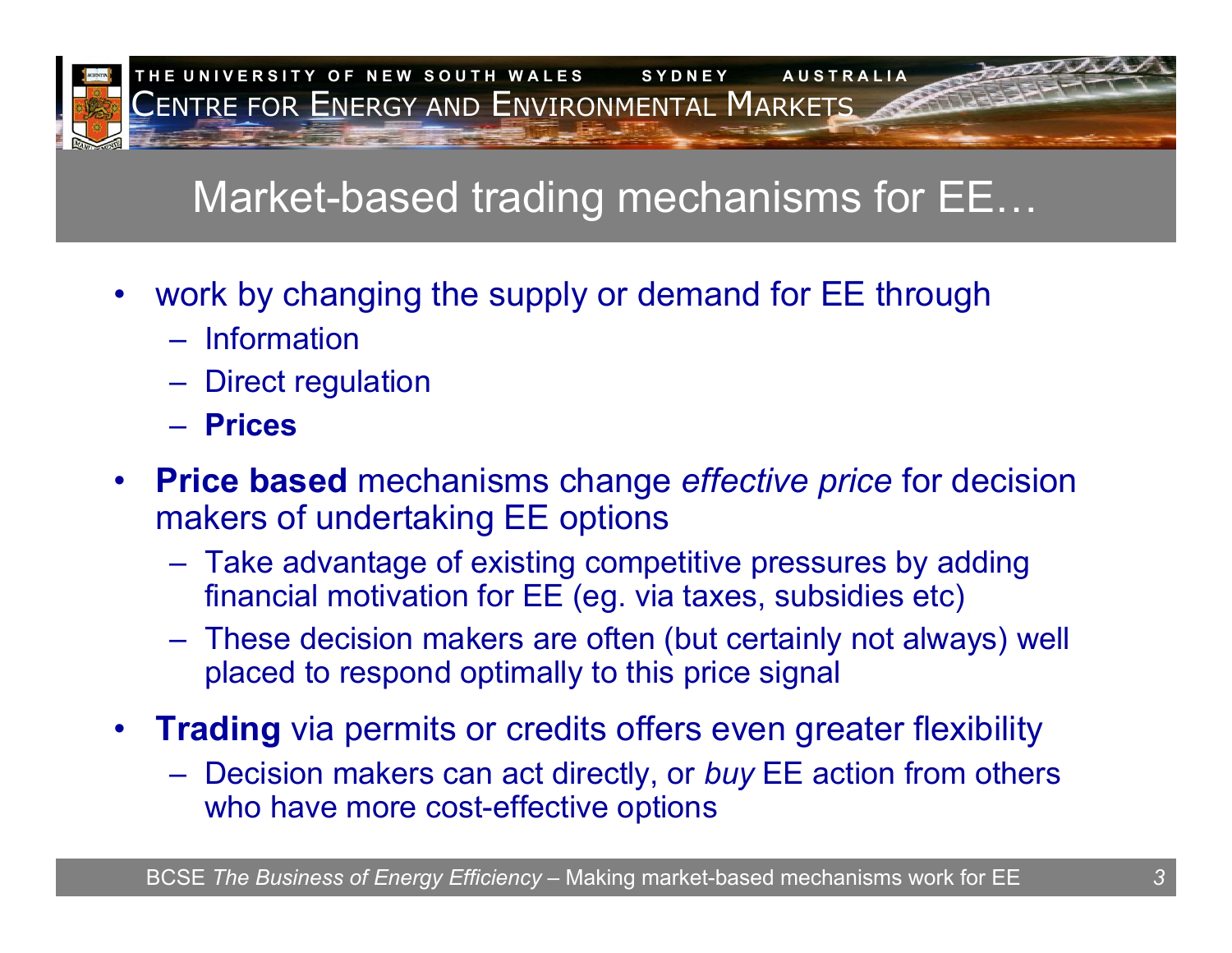

# Changing the *price* of EE can be achieved…

- • *Indirectly* through changing energy prices
	- Driven by energy taxes, **market design** etc
	- Even more indirectly via environmental instruments such as greenhouse **Emission Trading Schemes (ETS)**
- • *Directly* through approaches that price EE
	- Reduced supply costs eg. MEPS regulation
	- Increased demand eg. **EE Certificate Trading (EECT)**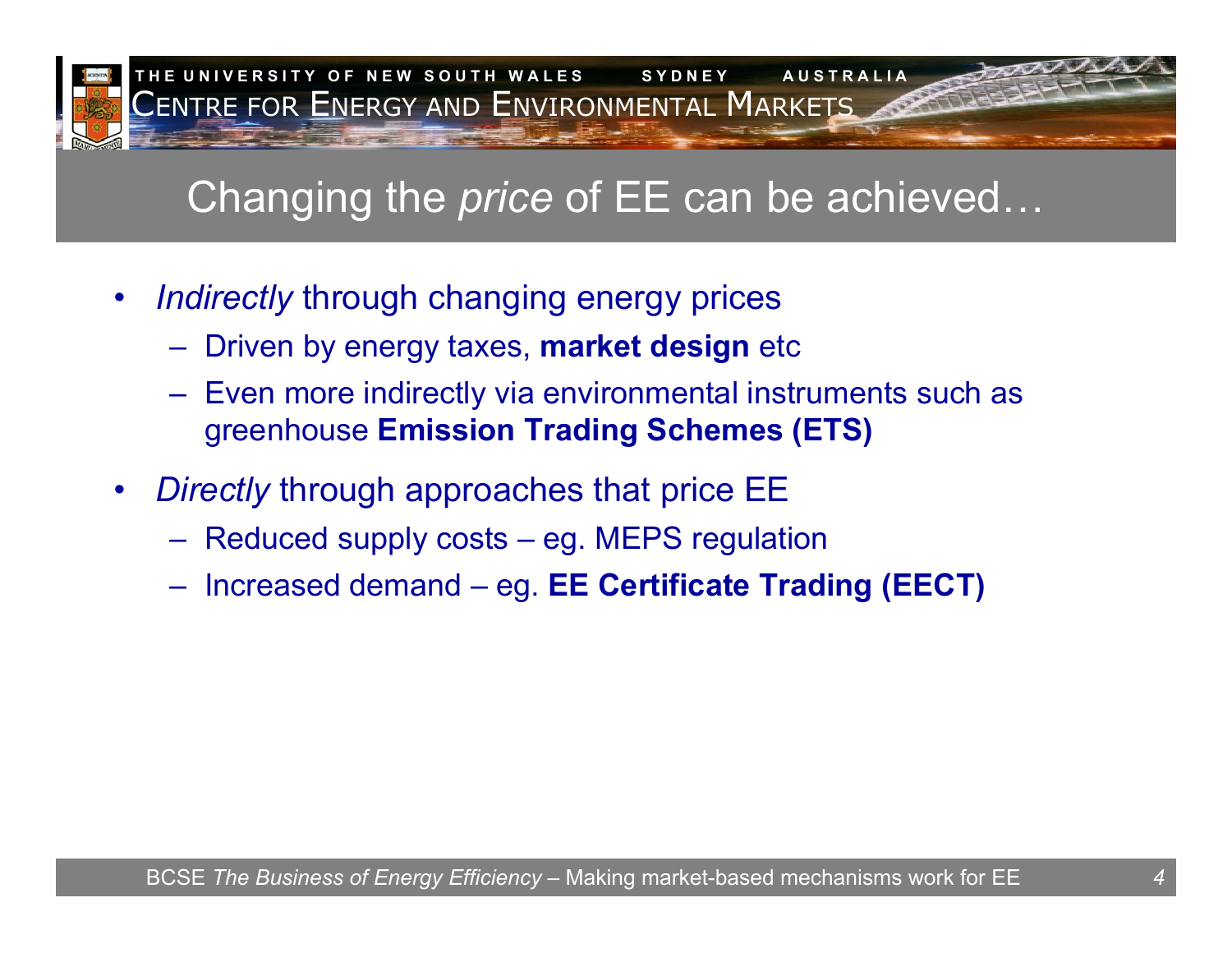

### Driving EE through Energy Prices

- $\bullet$  Relationship between energy prices and EE related decision making complex
	- Do energy costs matter to many end-users?
		- Large cost-effective yet untapped EE potential suggests not
	- *If they do,* many complications
		- End-user final = **energy services X energy costs** energy costs **energy efficiency**
		- Lack of information and capacity to act
		- Short-term *behavioural* vs longer-term *investment* changes
		- Expectations of where prices are going into the future
	- *And regardless*
		- What other EE policies may become possible with higher prices?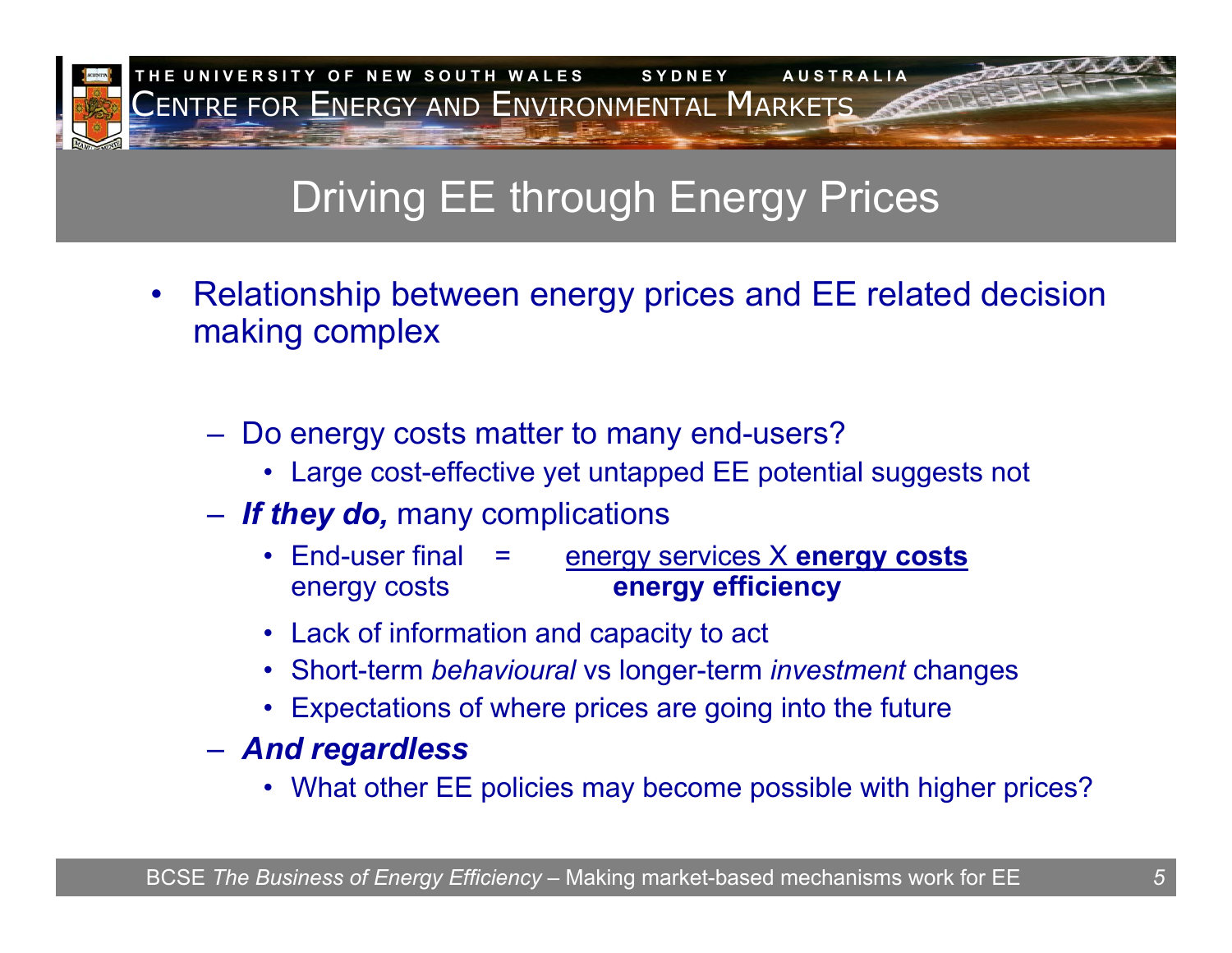

### Some energy users don't pay much

• For many businesses, and in residential sector, stationary energy typically < 5% of total expenditure

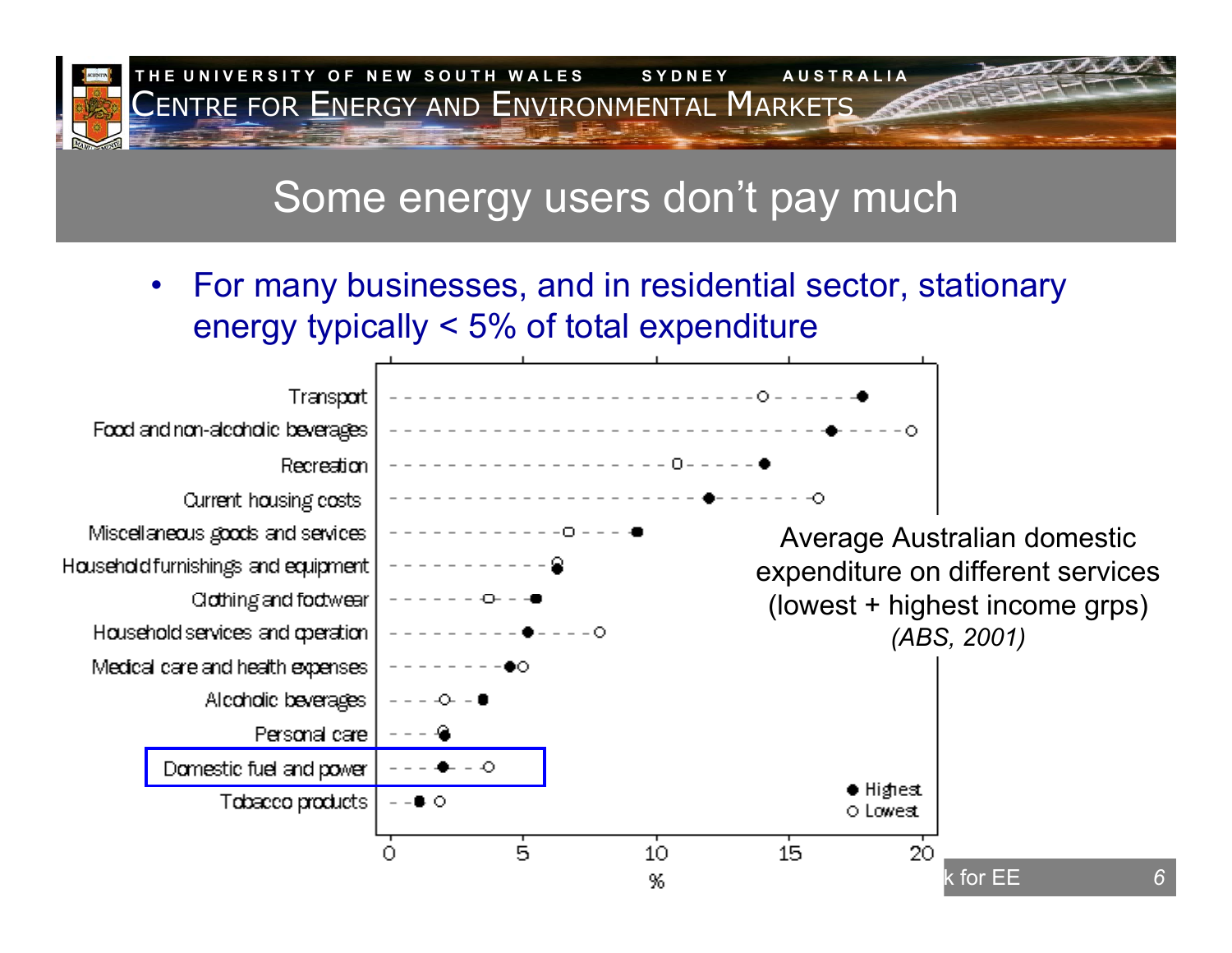

### Other energy users pay a considerable amount

Average expenditure on energy for some energy intensive Australian industries *(Aust. Energy White Paper, 2004)*

| erage expenditure on energy<br>for some energy intensive<br><b>Australian industries</b><br>ust. Energy White Paper, 2004) | Industry                     | Energy costs as<br>a proportion of<br>production costs % |
|----------------------------------------------------------------------------------------------------------------------------|------------------------------|----------------------------------------------------------|
|                                                                                                                            | Aluminium smelting           | 20                                                       |
|                                                                                                                            | Paper manufacturing          | 20                                                       |
|                                                                                                                            | Chlor/Alkali<br>production   | 20                                                       |
|                                                                                                                            | Brick manufacturing          | 18                                                       |
|                                                                                                                            | Steel production             | 11                                                       |
|                                                                                                                            | Nickel production            | 10.                                                      |
|                                                                                                                            | Copper/Uranium<br>production | 10                                                       |
|                                                                                                                            | Gold production              | 8                                                        |
| <b>BCSE The Business of Energy Efficienc</b> Cement production                                                             |                              | 7                                                        |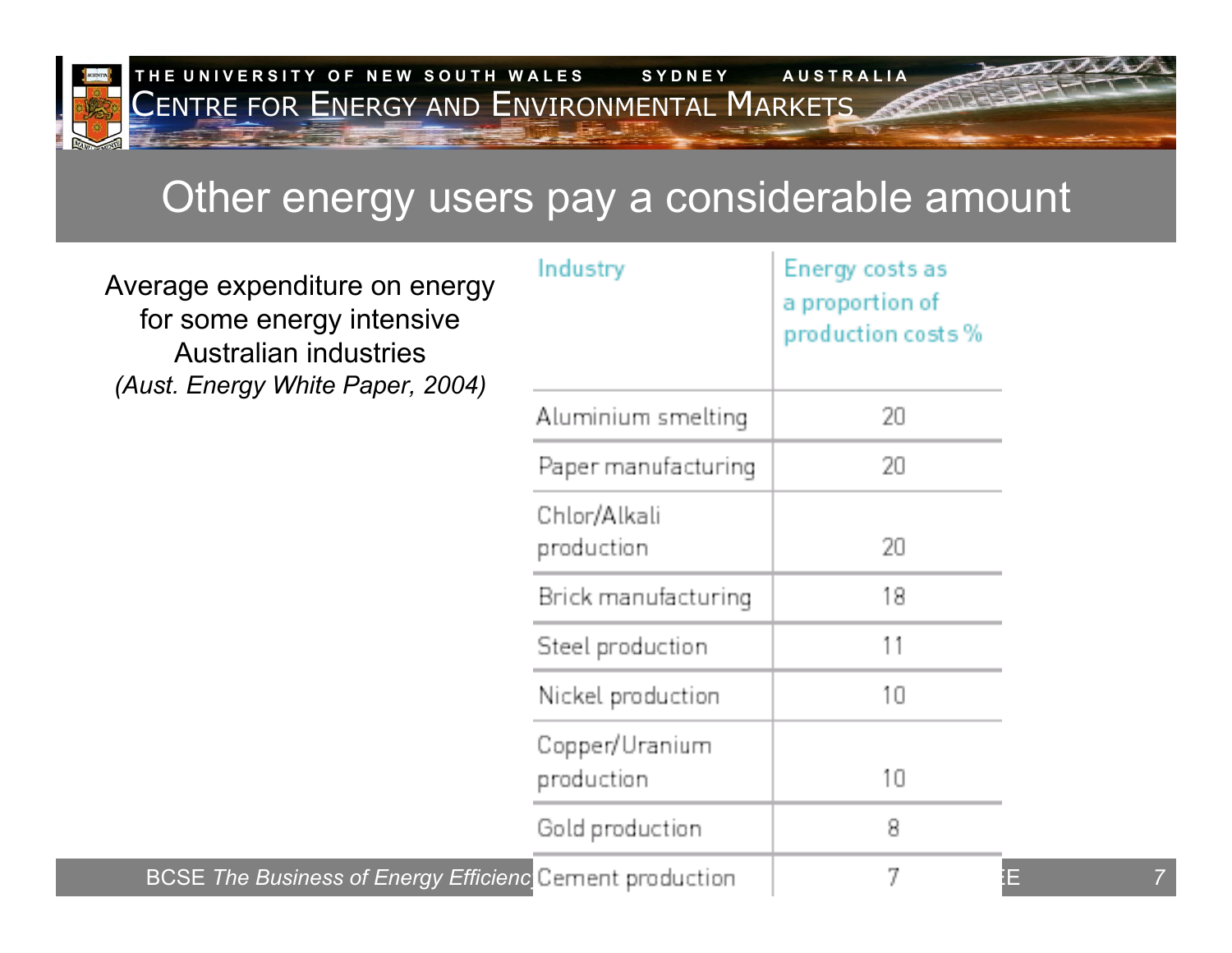

### Real energy costs vary by time….



BCSE *The Business of Energy Efficiency* – Making market-based mechanisms work for EE *8*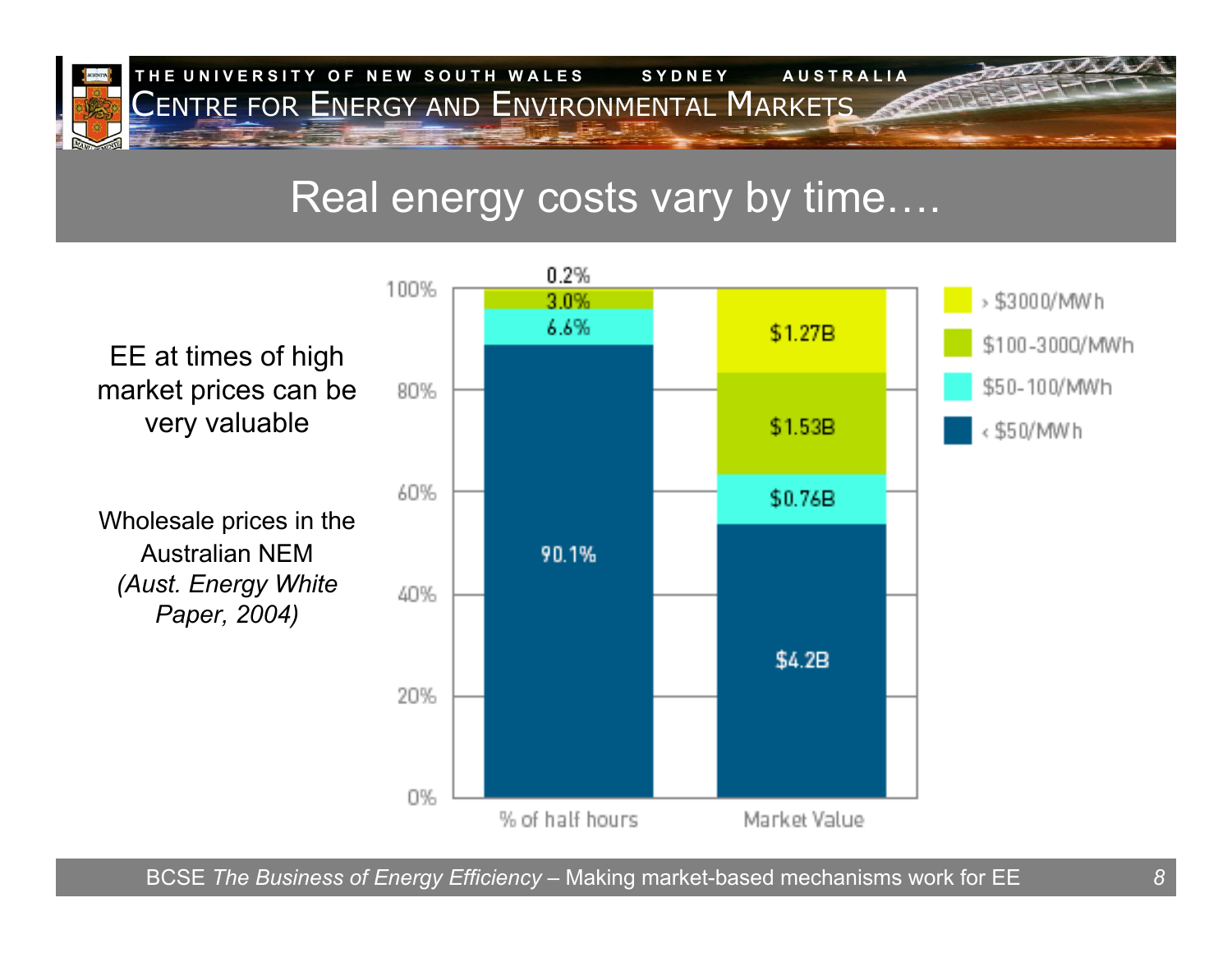

### and location

2-3 times more value and assets in Tx and Dx than in generation

| The Electricity Industry value chain<br>(Bach Consulting, 2003) |                   |                  |              |                     |        |                   |  |
|-----------------------------------------------------------------|-------------------|------------------|--------------|---------------------|--------|-------------------|--|
|                                                                 | Fuel<br>Providers | Generators       | Transmission | <b>Distribution</b> | Retail | <b>Totals</b>     |  |
| Value Added                                                     | \$2b.             | \$3 <sub>b</sub> | \$2b         | \$5b                | \$1b.  | \$13 <sub>b</sub> |  |
| <b>Assets</b><br>(Depreciated)<br>Value)                        | \$2b.             | \$10b*           | \$6b.        | \$26b               | 53 b   | \$47b             |  |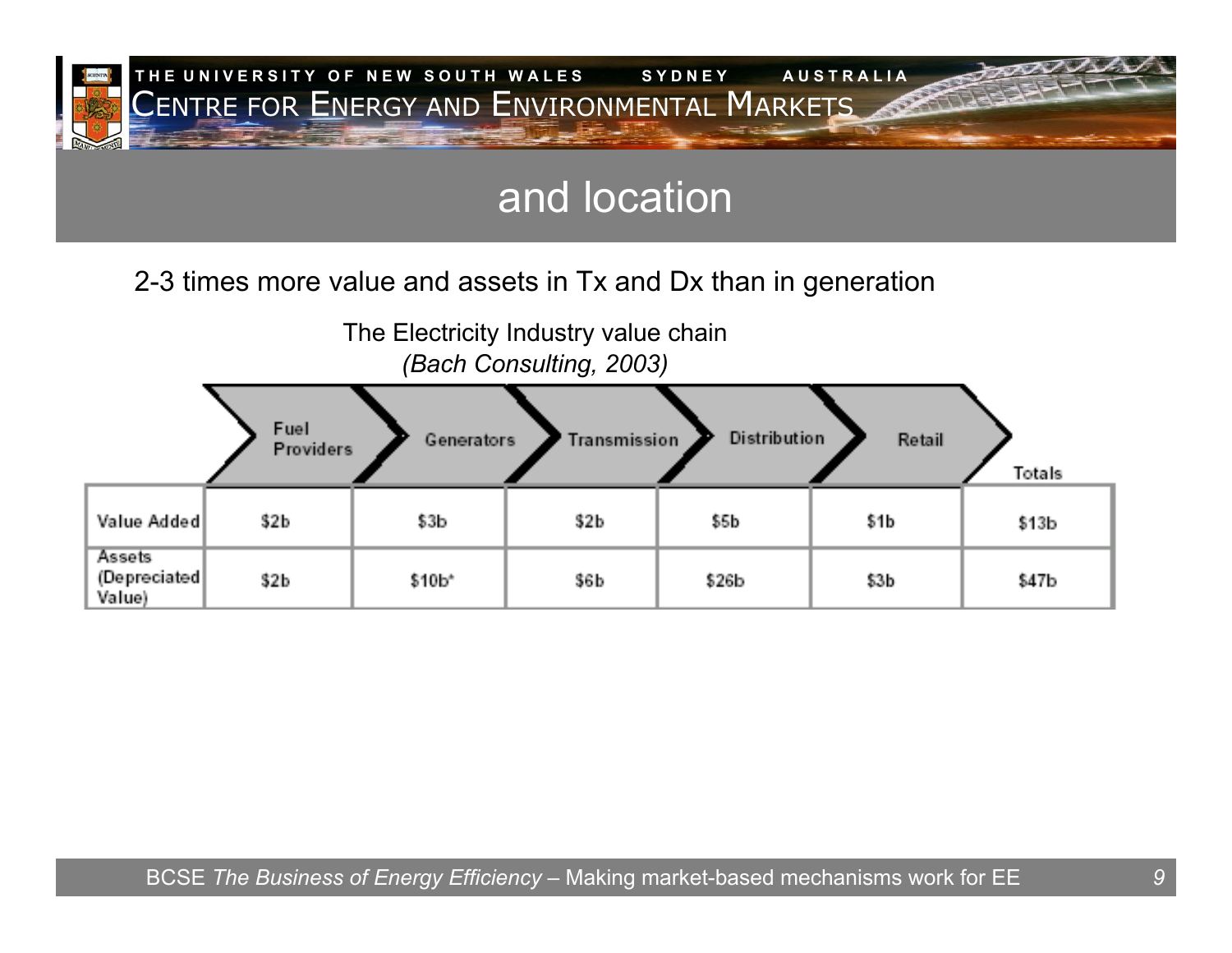

### and nearly all end-users are in retail market

- • Participants in wholesale markets:
	- Mostly large, with electricity as core business
- • Participants in retail markets:
	- Mostly small, without electricity as core business
	- –Don't see price and location signals directly
	- – Multiple decision makers with split incentives (eg. tenants vs landlords vs property developers) and limited options
	- Retailers are energy sales agents, not energy service providers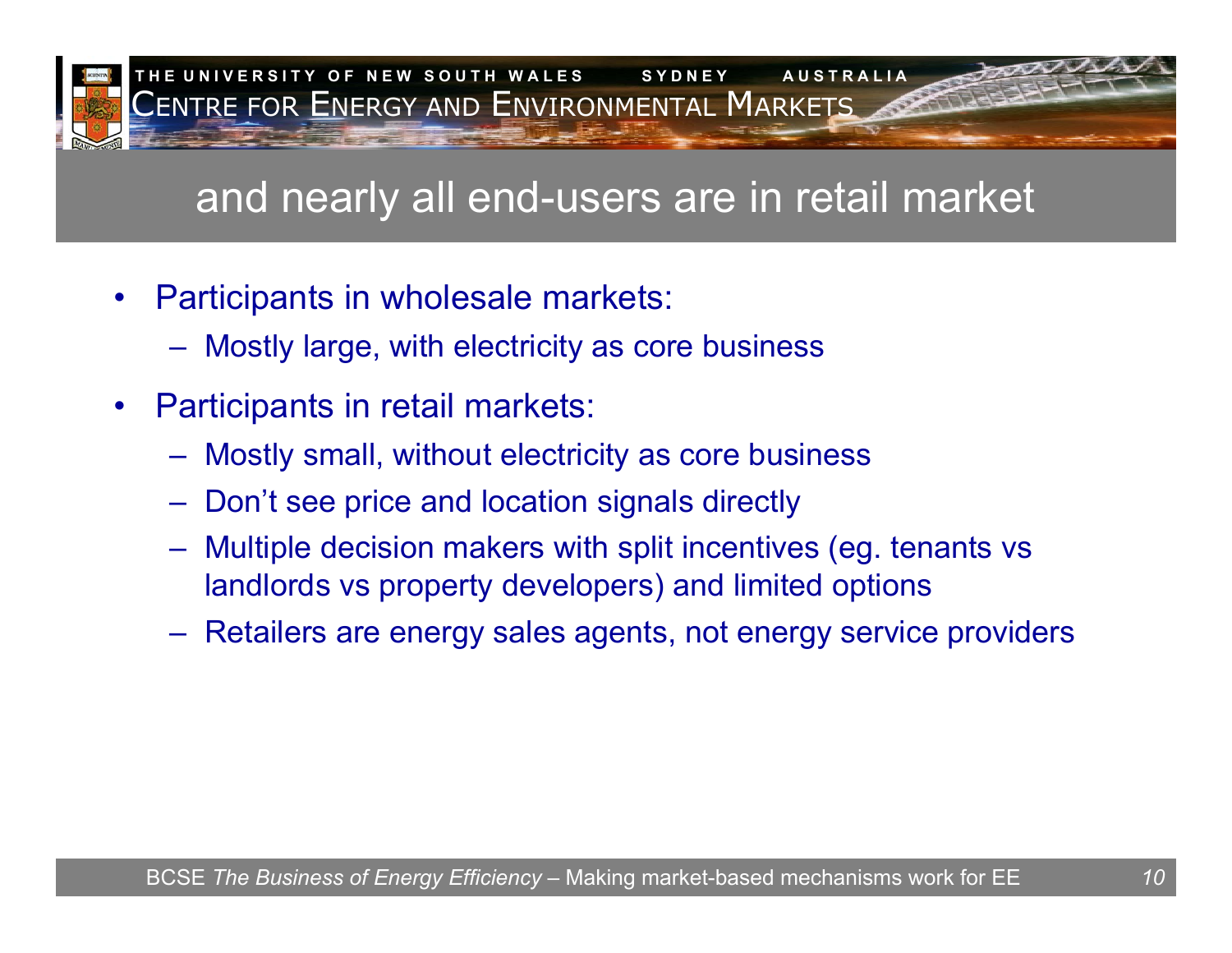

### Still, evidence that energy costs + EE related for users

Per-capita electricity consumption vs price for some IEA countries *(Hass, 2004)*



BCSE *The Business of Energy Efficiency* – Making market-based mechanisms work for EE *11*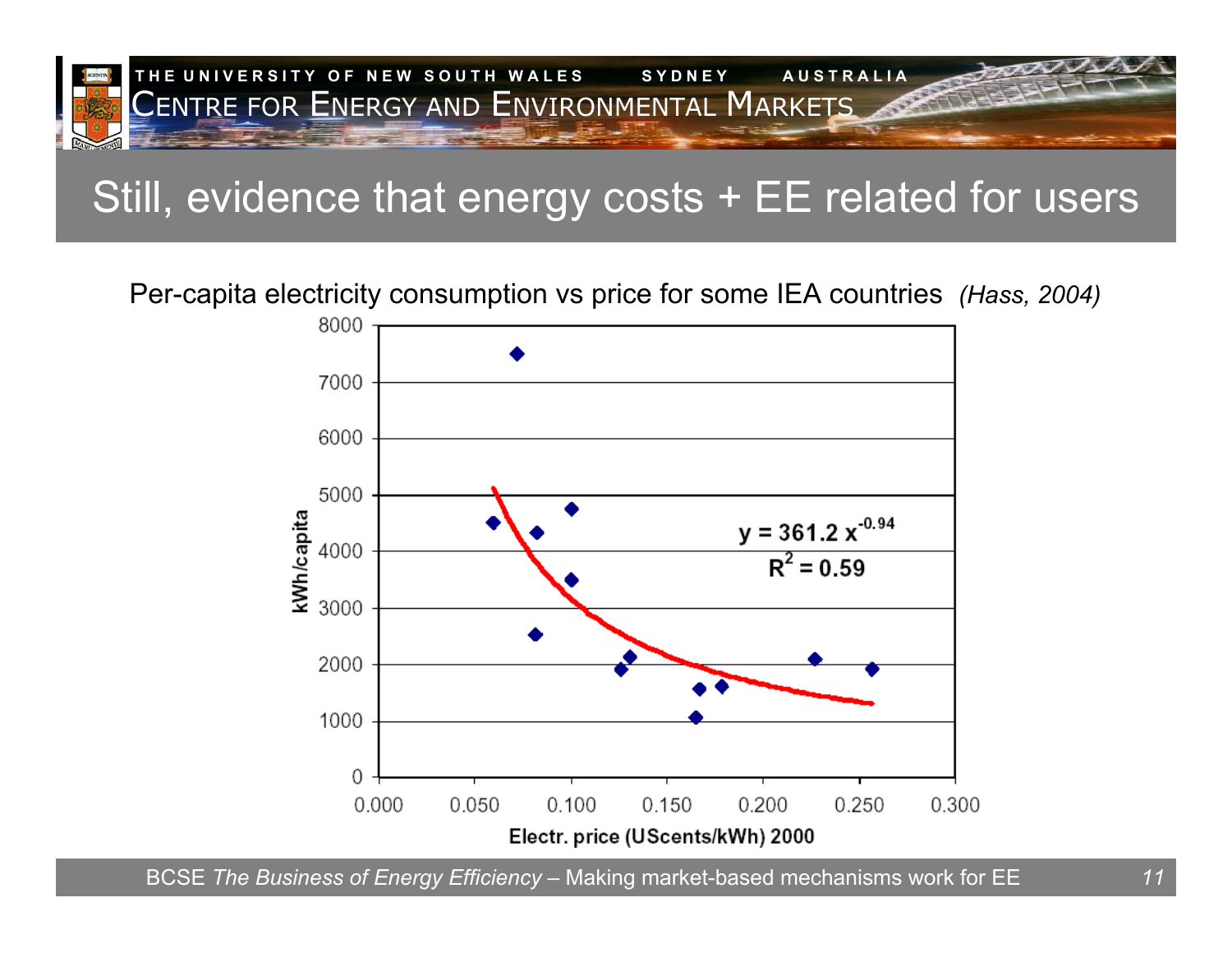

### Some possible policy conclusions on energy prices

- • Given energy's vital *economic*, *social* and *environmental* roles, low energy prices are a policy choice
	- $-$  even if the chosen policy is not to have a policy
- • Many energy users
	- In dysfunctional retail markets
	- Unlikely to be motivated by small price increases *– price based mechanisms add financial incentive to decision makers already ignoring cost effective EE options*
	- Even when motivated, may be poorly equipped to take action through poor understanding, and limited options

**=> wider policy framework is required to help these users to act**

*"Price based mechanisms, in general, will not address the information and consumer related barriers to 'EE investment – here regulatory solutions tend to be more effective" (UK Energy Saving Trust, 2002)*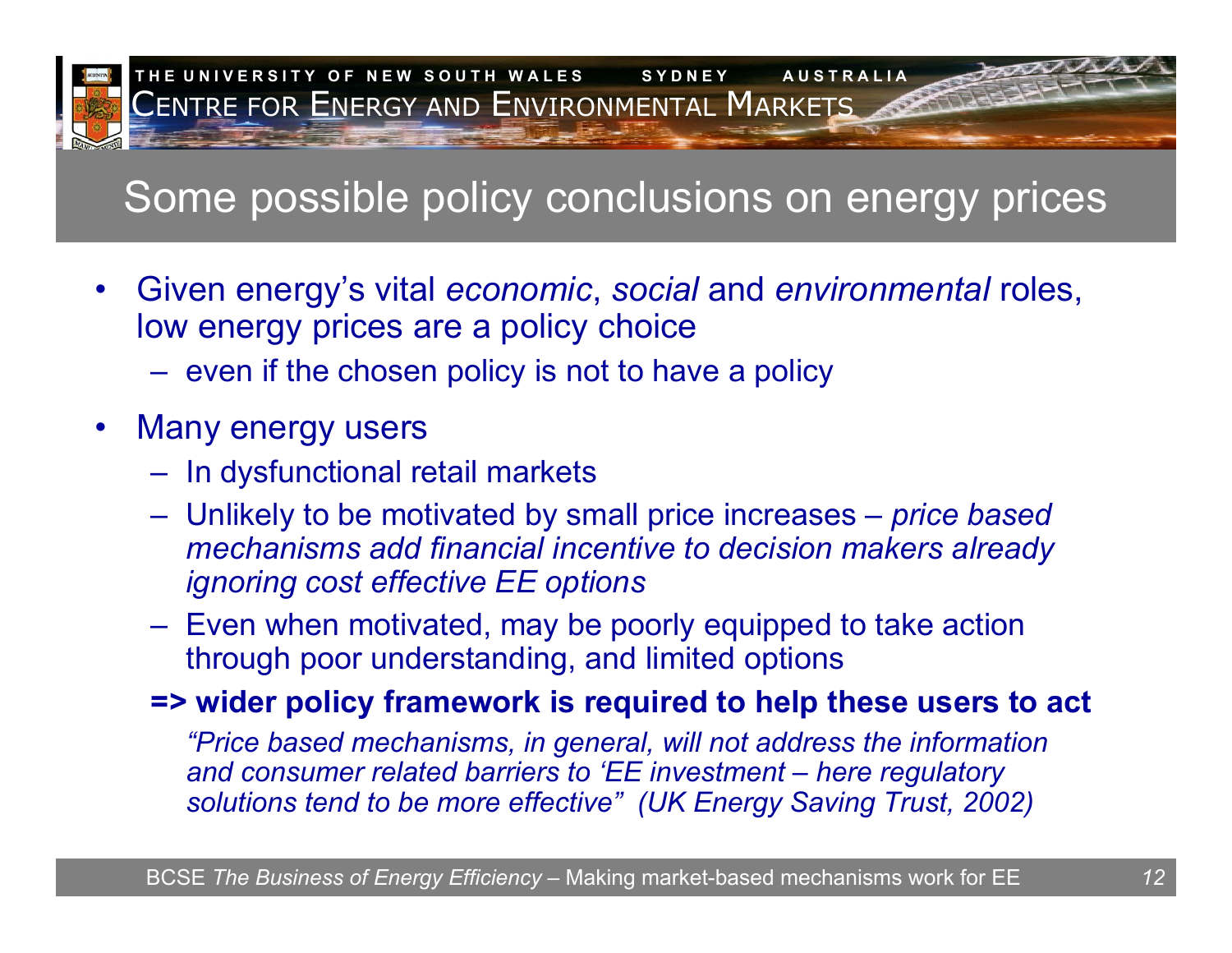

### Emissions trading schemes and EE

- • ETS works by
	- Governments set an emissions target (total tCO2-e/year)
	- Major emitters require permits for each tCO2-e they release price depends on target and cheapest abatement options amongst emitters
- • In theory, EE offers some of economy's lowest abatement costs + should do well within ETS schemes, **however**,
	- Scheme *design + implementation* can make other options more attractive
		- 'baseline and credit' schemes *(eg. NSW Benchmarks)* can be *designed* to value just about anything –eg. EE vs. 'abatement' from Qld coal power stations
	- –EE options generally smaller and more diffuse  $\rightarrow$  higher transaction costs
	- – Many users not trading directly, impacted only via impacts on energy **pricing**
		- These impacts an outcome of scheme design + implementation
		- ETS unlikely to drive major changes for small users with low energy costs
		- •*ETS objective is to minimise costs of meeting emissions targets*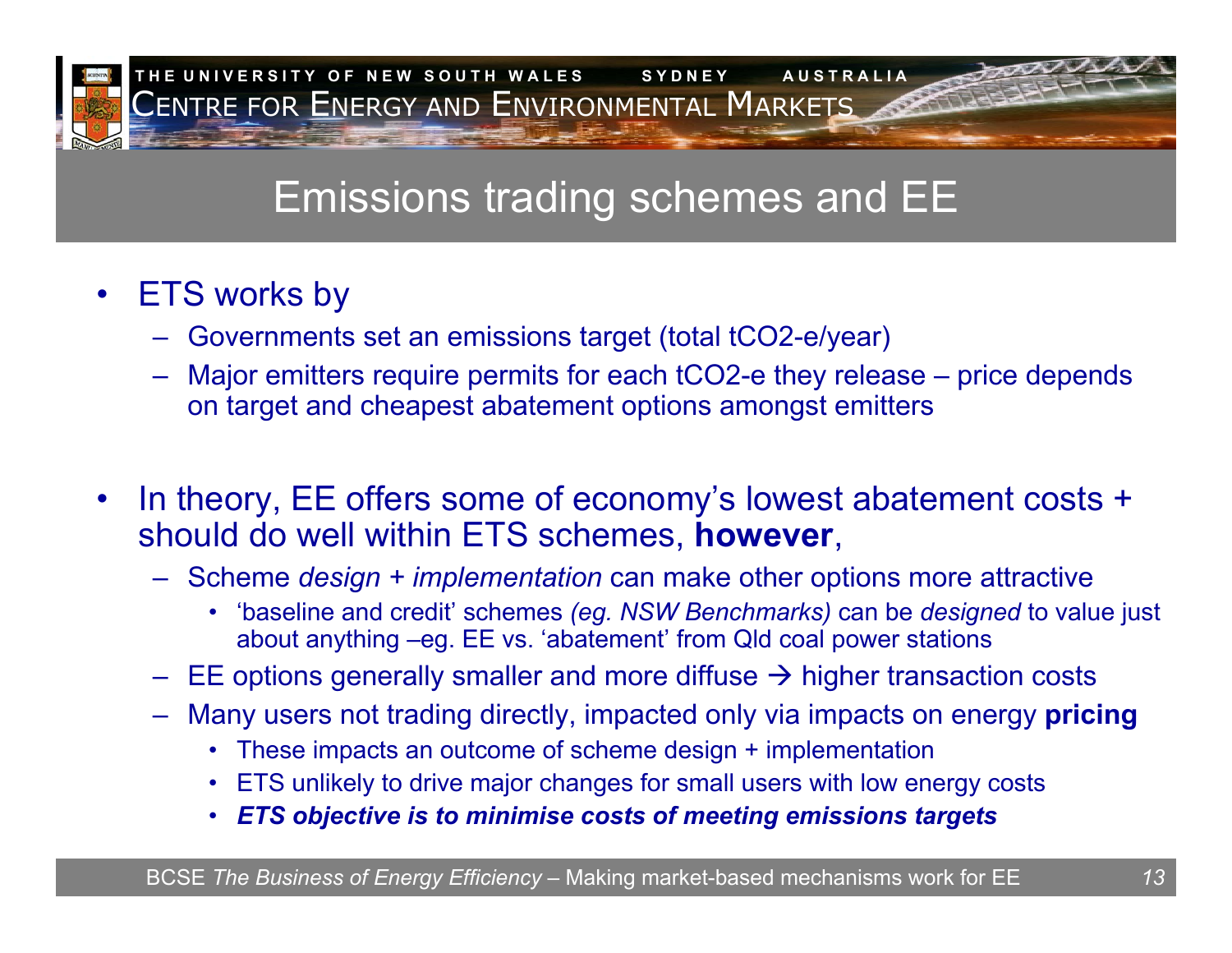

## How ETS design & implementation impact energy prices

### – Scheme design

• *'cap + trade'* based on physical measurable emissions **or** *'baseline + credit':* issues re made-up BAU baselines, associated measurement, assumptions and moral hazards

=> 'cap + trade' preferable, also better market liquidity, fairer permit allocation, greater credibility + reliability (AGO, 2002), chosen for EU ETS

• **Permit allocation**– grandfathering (or 'credit' baselines) reduces price impacts, or gives windfalls to large polluters

– *idea that allocation only an equity issue is based on ideal mkts, therefore false*

- **Coverage** eg. exclusion of energy intensive users removes those decision makers most likely to respond to price signals
	- Also, practical difficulties + potential moral hazards in other approaches like 'world best practice' as suggested by CoAG (2002)

*=> ETS should cover all combustion related emissions (AGO, 2002)*

### Scheme settings – modest targets likely to mean modest impacts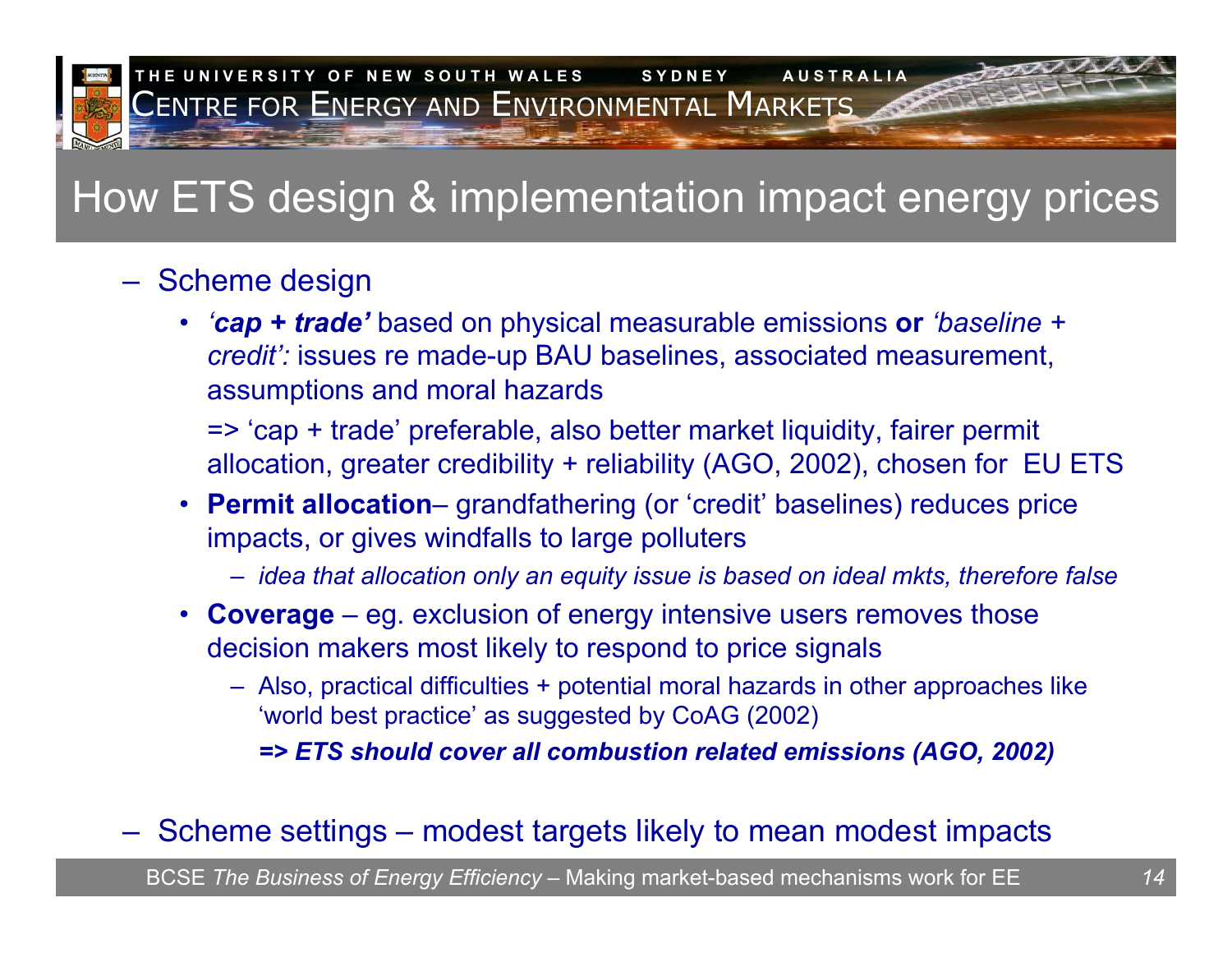

## The value of EE can be changed *directly* via…

- Reduced EE supply costs
	- eg. via learning and scale with MEPS + mandatory Building Rating Schemes
		- *These measures shown to drive down costs of better EE options*
- $\bullet$  Increased EE demand
	- eg. **EE Certificate Trading (EECT)**

These approaches can let policy makers target EE better than via energy prices, but many possible pitfalls with EECT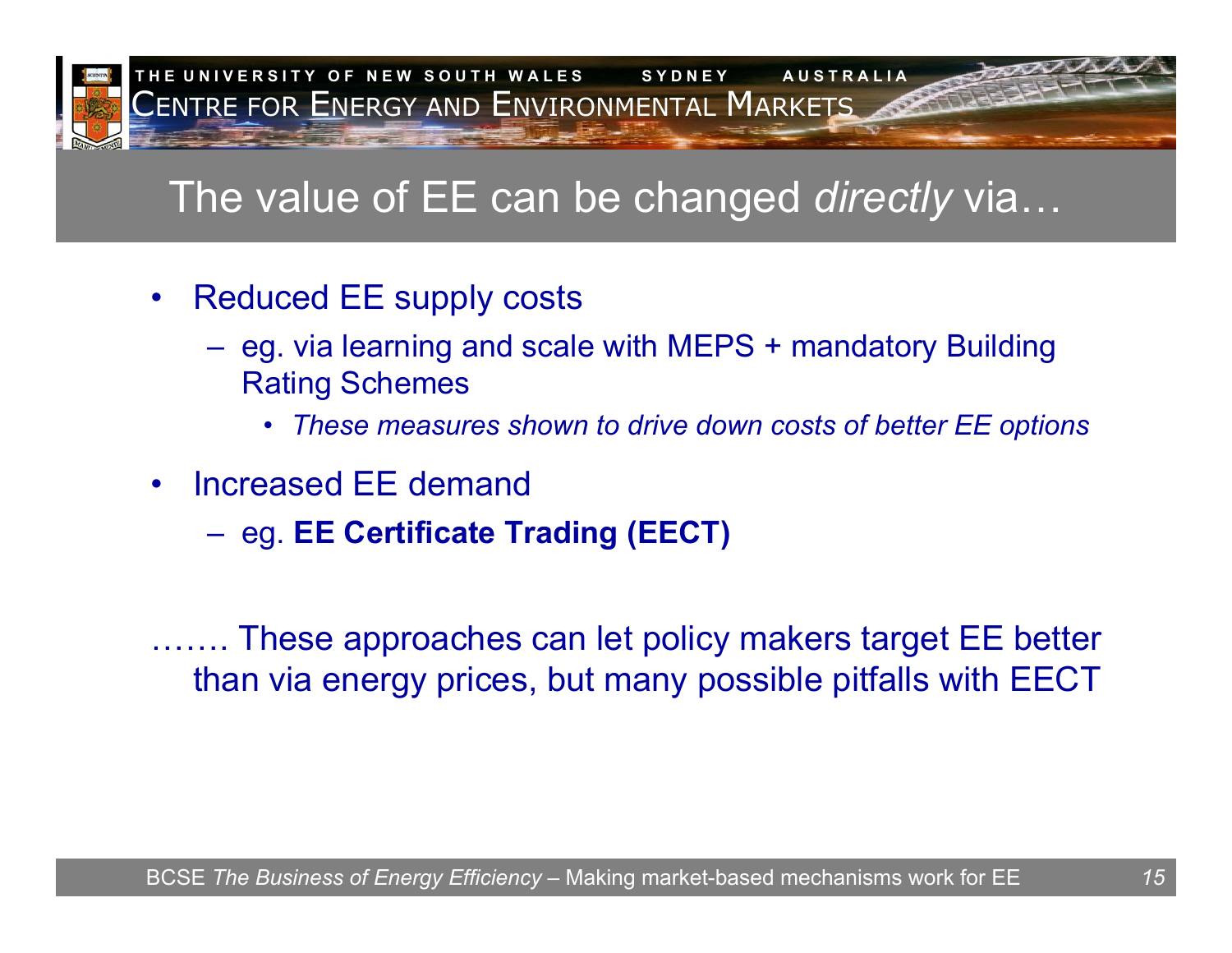

### EECT – <sup>a</sup>'designer' market

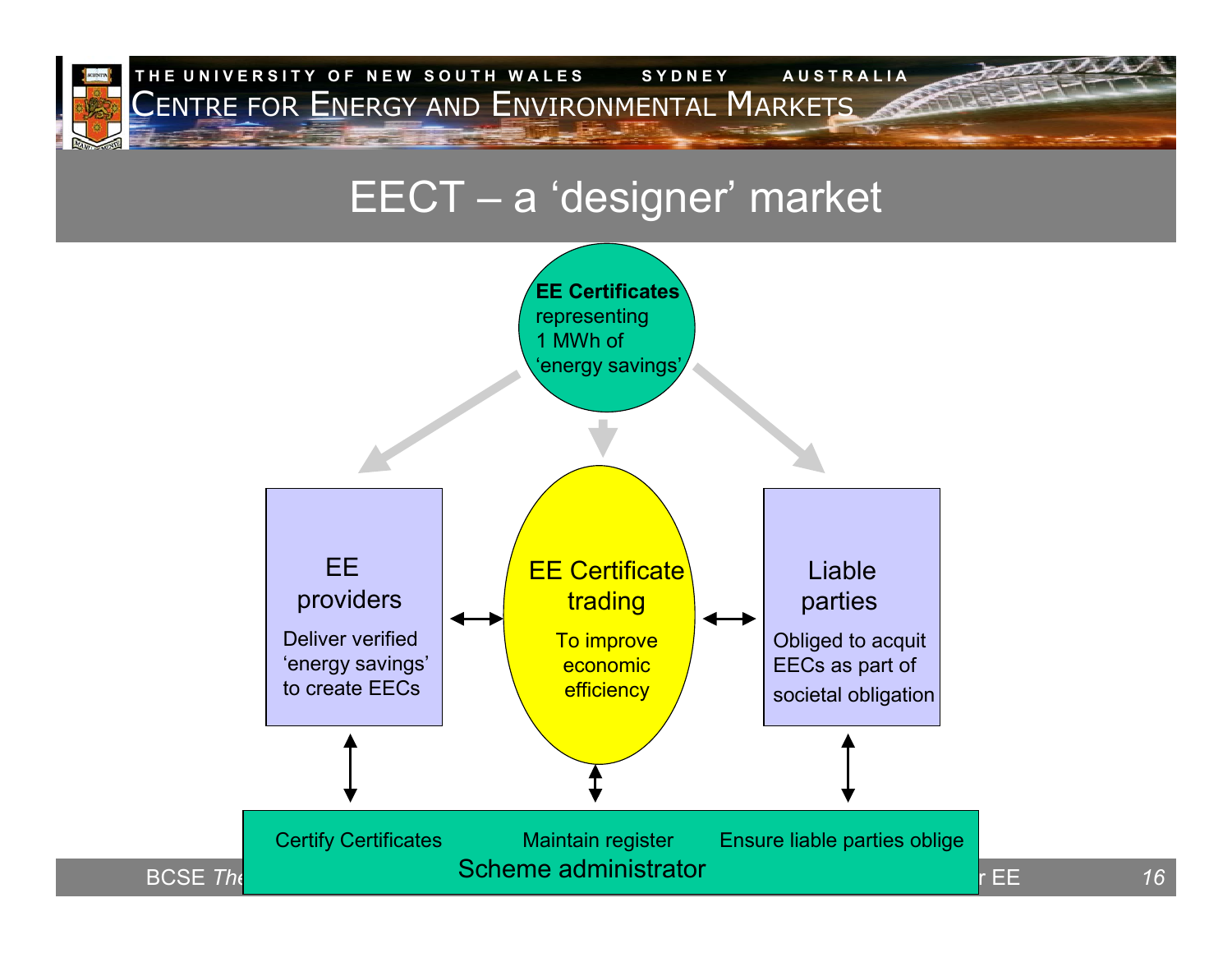

### Some key design issues

- •**Targets** 
	- Energy consumption (MWh), energy savings from BAU (MWh 'saved'), GHG reductions from BAU (tCO2 'abated')
- • Scope
	- EE only, or a range of abatement options on supply-side
	- Activities: industrial projects, buildings, appliances; investment, behavioural changes
- • Measurement + verification
	- Additionality beyond BAU or just reductions in energy use
	- Reporting, transparency + auditing complexity of arrangements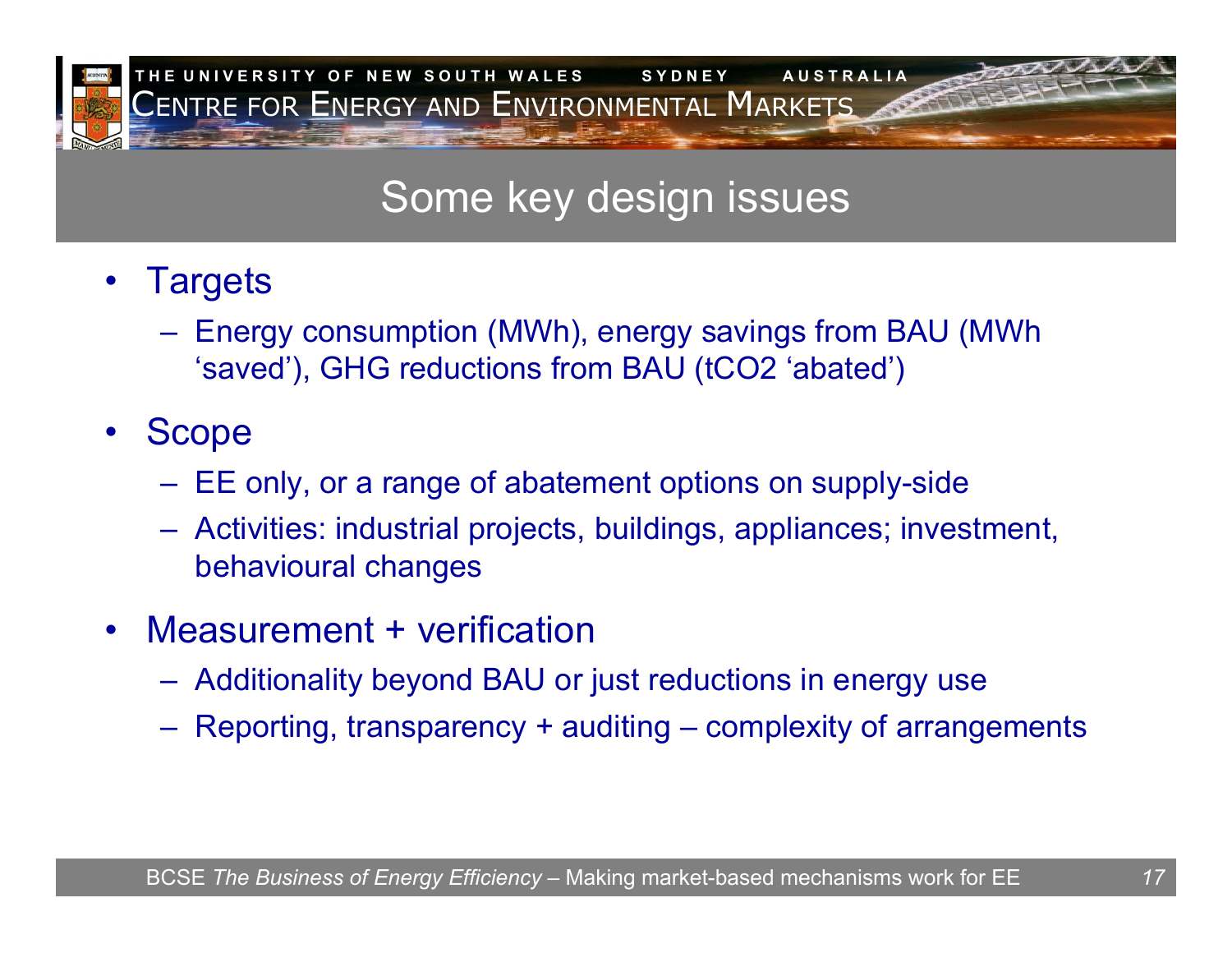

### **Targets**

- • Environmental imperative about absolute emissions, not intensities like energy/GDP or technical EE improvements
- $\bullet$  Modest short-term targets based on energy savings from BAU projections (eg. 1% NEET) may be hard to make meaningful: *neat targets can get lost in variability arising from other factors*

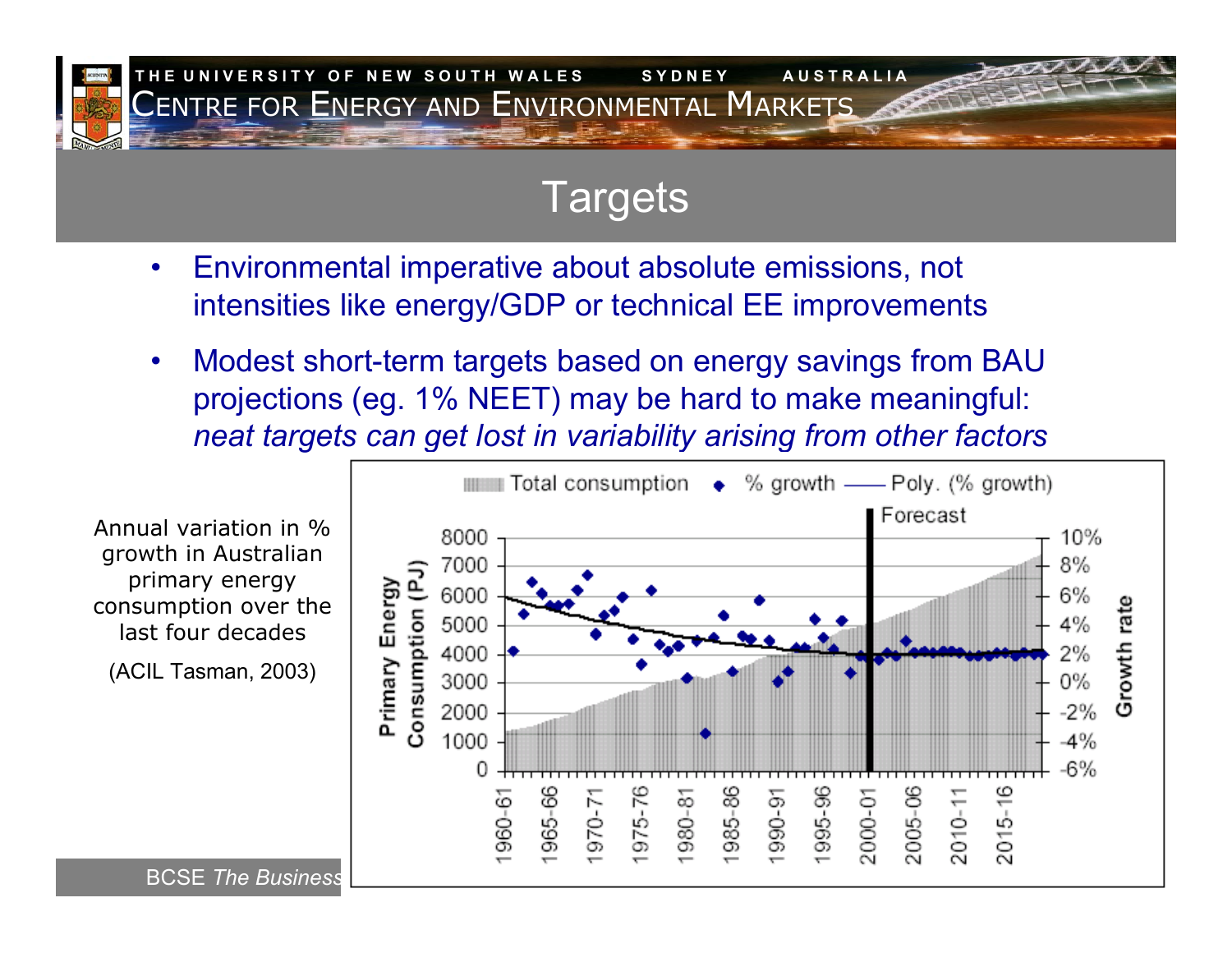

### Scope

- <del>Jan Jawa (</del> For emissions credit schemes, EE's ability to compete against other abatement options depends on rules
	- eg. EE (DSA) in NSW benchmarks competing with pre-existing landfill and coal seam gas plants, Qld CCGT + coal plant
- <del>Jan Jawa (</del> – For EE trading
	- Is industrial EE really tradeable (fungible) with residential EE?
	- Is wall insulation really fungible with CFLs?

|                                                                                  | Rule                                    | Registered      |
|----------------------------------------------------------------------------------|-----------------------------------------|-----------------|
|                                                                                  | Demand Side Abatement - 2003<br>Vintage | 345,141         |
| NSW Greenhouse Gas<br>Abatement Scheme -<br>Report to the Minister,<br>June 2004 | Generation - 2003 Vintage               | 6,317,853       |
|                                                                                  | Total for 2003                          | 6,662,994       |
|                                                                                  | Demand Side Abatement - 2004<br>Vintage | 25,905          |
|                                                                                  | Generation - 2004 Vintage               | 954.278         |
|                                                                                  | Total for 2004                          | 980,183         |
| <b>BCSE The Business of Energy Efficiency</b>                                    | Total – all vintages                    | 7,643,177<br>19 |
|                                                                                  |                                         |                 |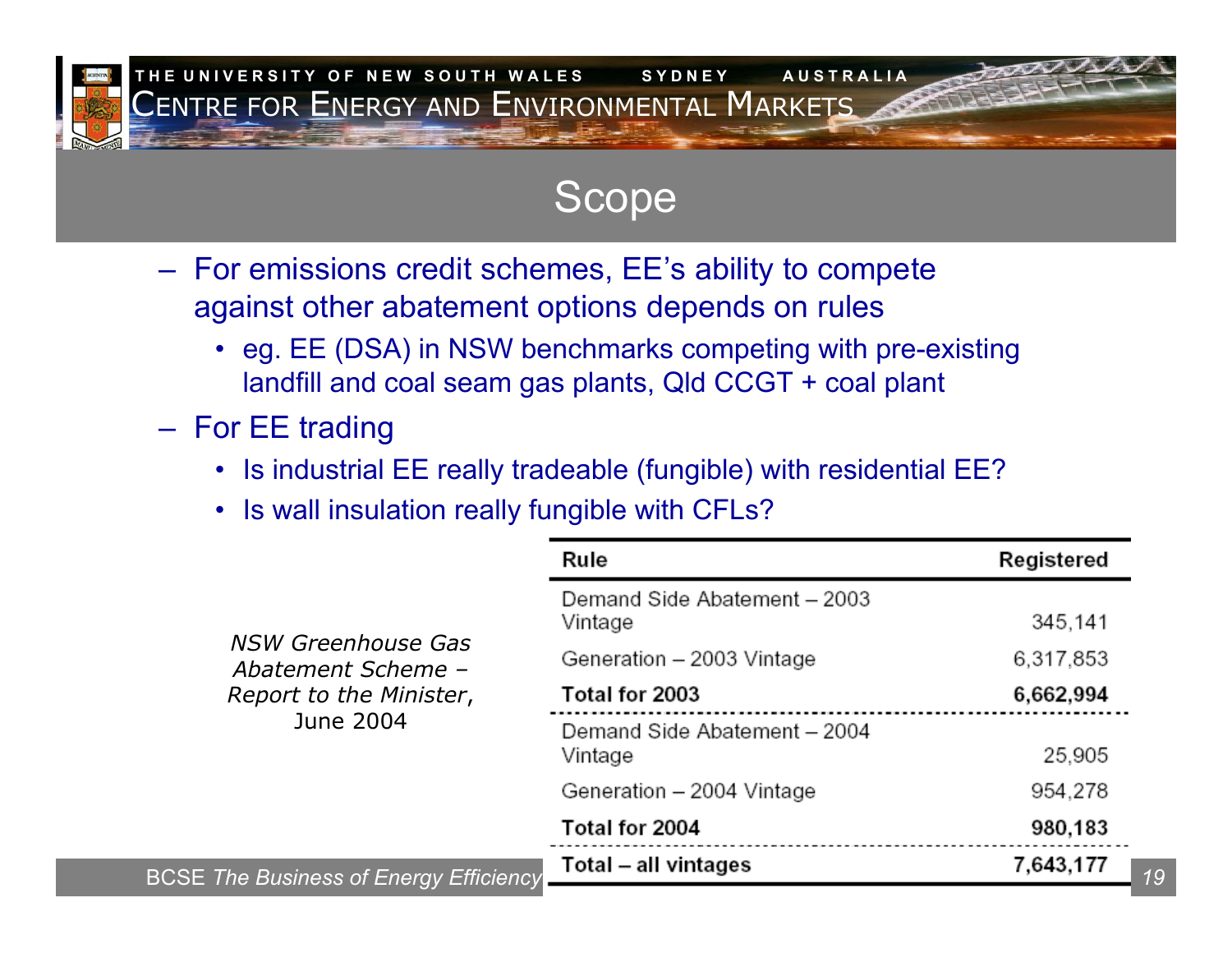

### Measurement + verification

- Additionality hard to assess but matters
	- • Establishing baselines difficult (+ prone to errors + moral hazards) b/c have to estimate what would happen in absence of EECT
- *Possible alternative*: simple requirement to *"reduce, or increase the efficiency of, their consumption of electricity"* eg. NSW Benchmarks Scheme
	- No test of additionality, yet many BAU reasons why such reductions or efficiency improvements occur
	- $\Rightarrow$  Effectiveness requires target well beyond BAU, must accept free-riders
- => Scheme effectiveness likely to require additionality
	- Eg.CDM (Kyoto + EU ETS) additionality test for first projects
		- "without the ability to register under the CDM, the proposed project activity would be unlikely to occur" *CDM Executive Board*
- Trading means risks of 'market for lemons'
	- Genuine projects have to compete with all the free-riders
- –Complexity a challenge – rigour of verification vs transaction costs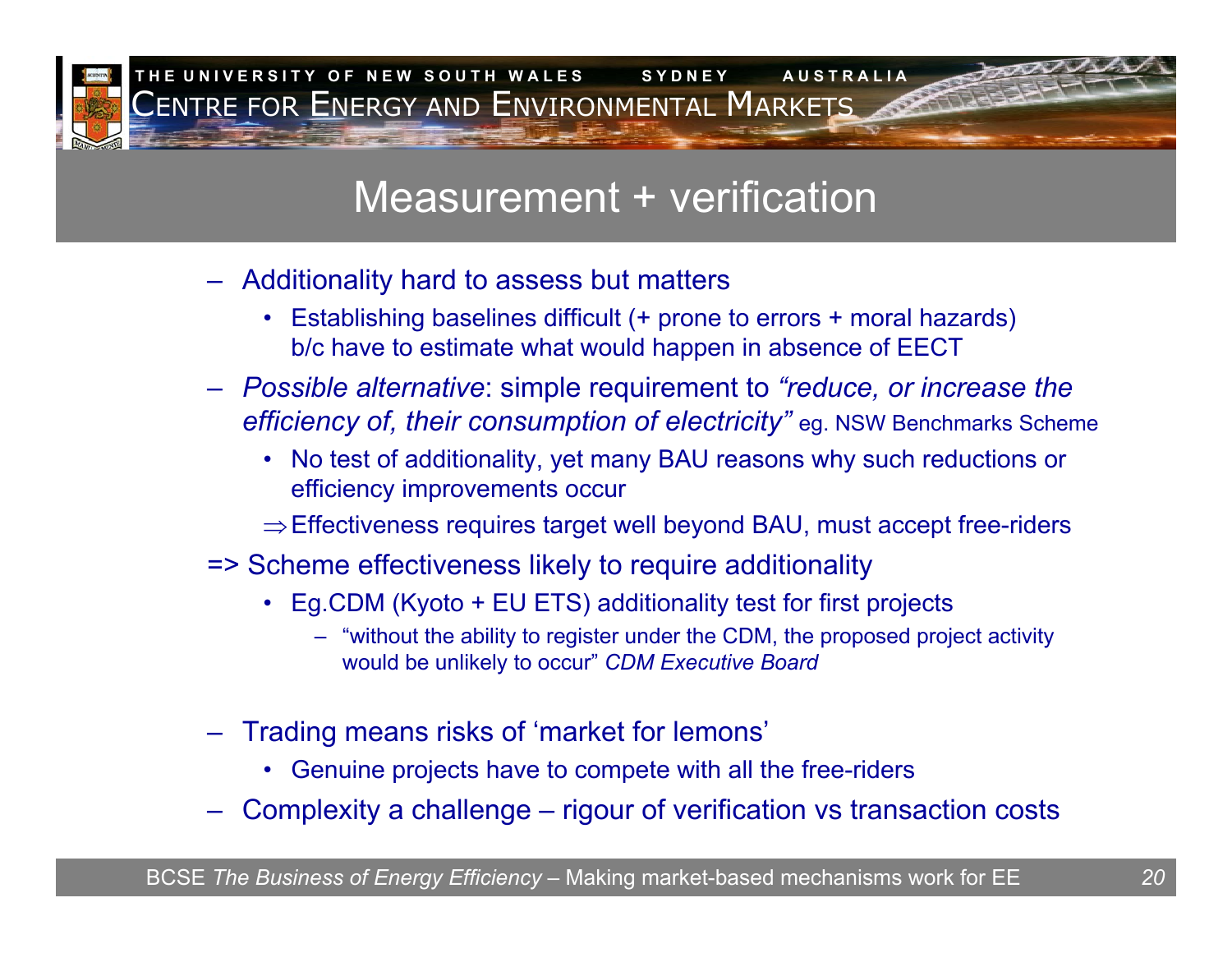

# Examples for the NSW Scheme

#### •*Baselines*

### – *Example: Orica* in the NSW Scheme

- Commissioned construction of ChlorAlkali plants in Vic + NSW in 1998 to replace existing 1940s technology;
- • Successfully applied for accreditation under DSA rule + will earn estimated 250,000 NGACs (= perhaps \$2m)
- – *Overall for the NSW scheme,* 
	- Almost 6X more NGACS created in 2003 than required for 2003 target – very little of this 'abatement' additional (ie. driven by introduction of the NSW Greenhouse scheme)

#### $\bullet$ *Complexity*

- *SEDA* Lighting Upgrade Project
	- •Eligible for estimated 15,000 NGACS (perhaps \$120k)
	- However, initial costs for SEDA of application, pre-accreditation audit = \$10k + requires annual report confirming SEDA inspection of stores for 10 years confirming that units still installed + fully operational and that layout of stores + their use has not materially changed, possible spot audits too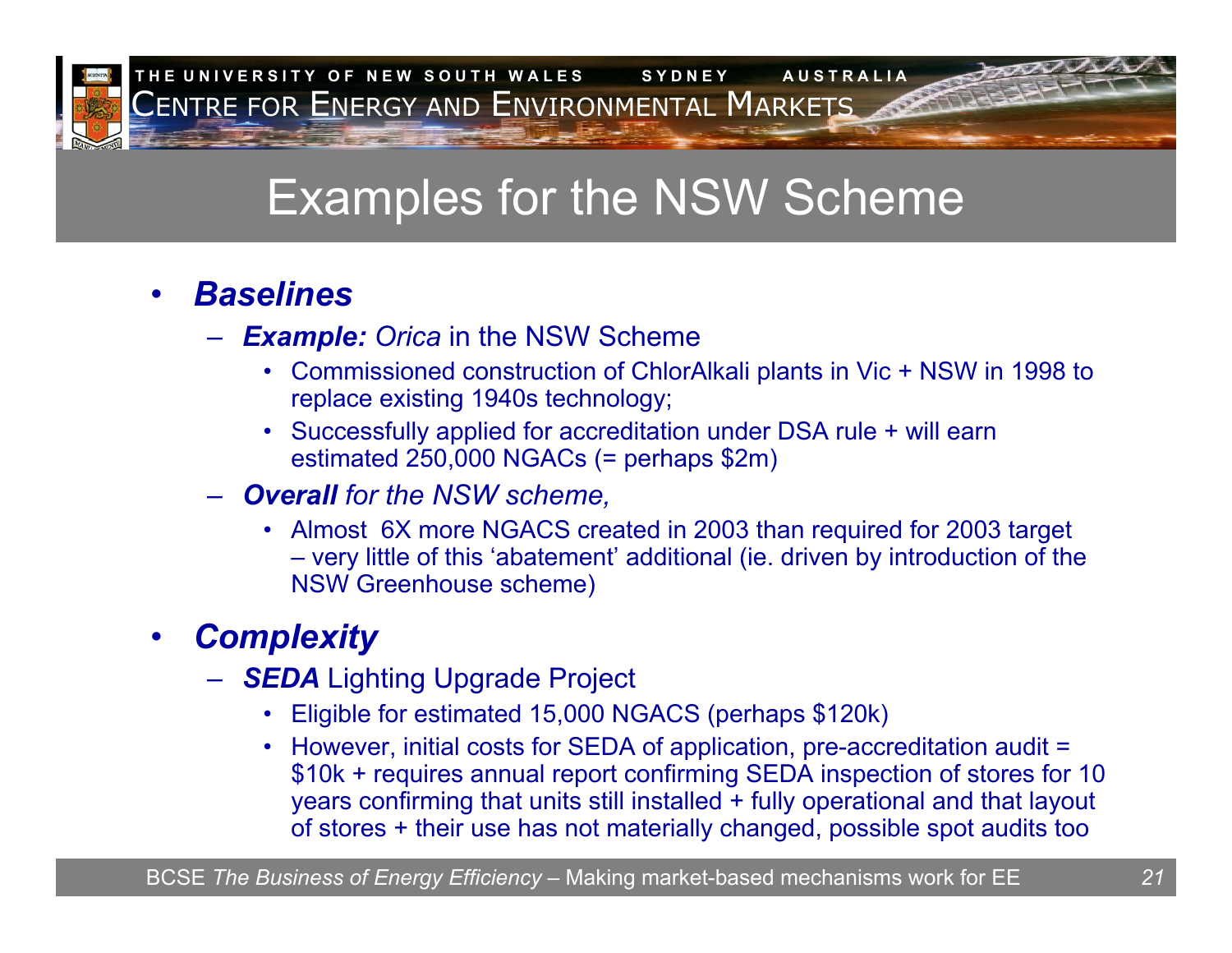

## Ways forward for market-based trading for EE

- $\bullet$  Get the wider energy policy context right
	- Retail energy market restructuring to date has not delivered for EE
- • Get the wider EE policy context right
	- Regulatory policies the most important regulating minimum acceptable performance for equipment, buildings and processes has low transaction costs, avoids motivation problems + can be set to minimise life-cycle costs
- $\bullet$  Price mechanisms not the highest priority, but useful role
	- Rethink required on desirability of low energy prices
	- ETS alone unlikely to drive EE for many energy users
	- For EECT
		- **Reduce complexity** by restricting scope, using measurable targets
		- • **Get baselines right** - restrict scope of activities to what can be shown to be largely additional, fungible, measurable + verifiable, baselines must be regularly updated to drive progress, exclude free-riding off other policies
		- **Ensure transparency** for learning, and stakeholder confidence… public has 'rights' with schemes that gives their money to participants; moral hazards to negotiate for policy makers